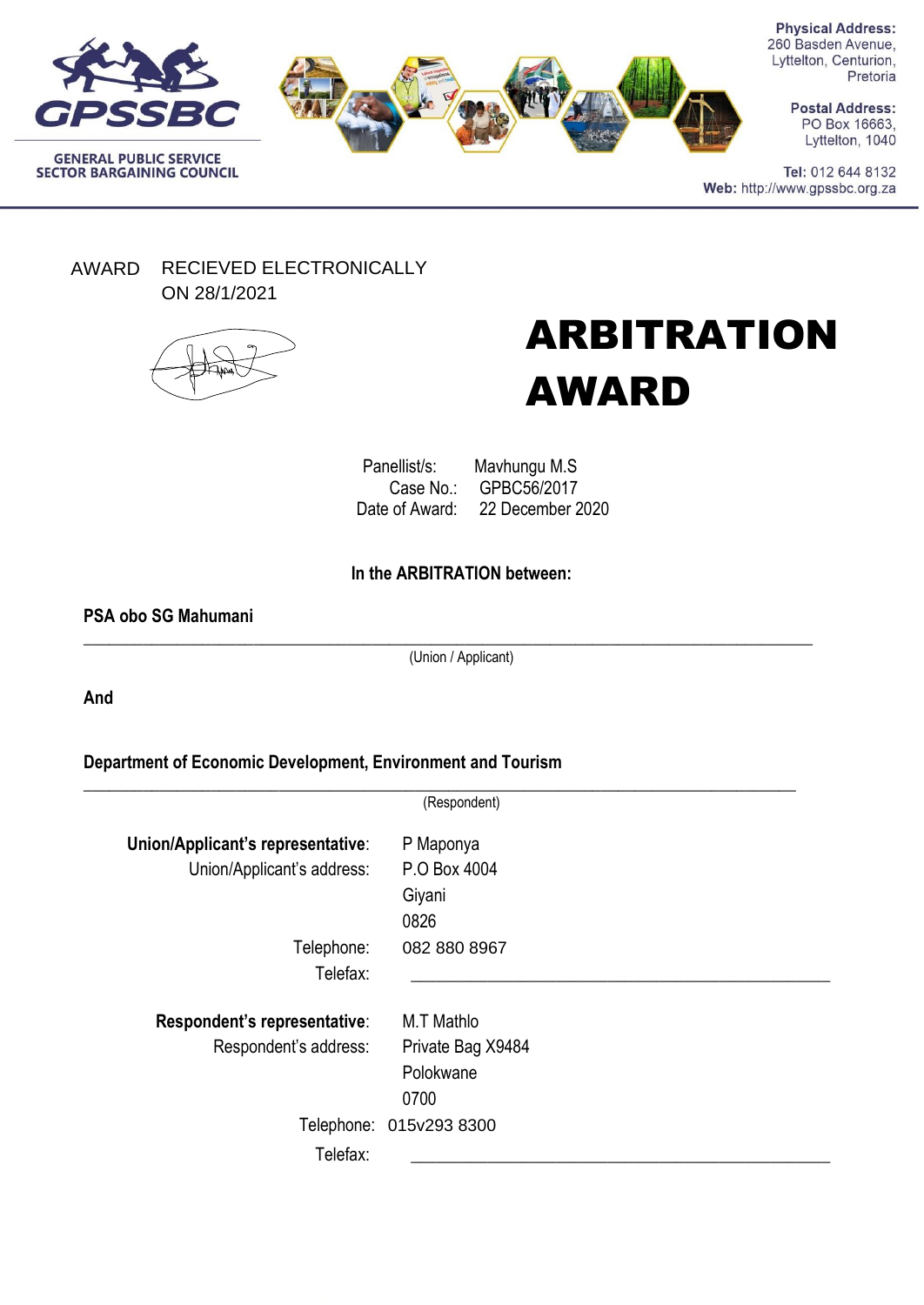## **ARBITRATION AWARD**

## **DETAILS OF HEARING AND REPRESENTATION**

- 1. This is the award in the arbitration hearing between PSA obo SG Mahumani, the applicant, and Department of Economic Development, Environment and Tourism, the respondent.
- 2. The arbitration hearing was held on several dates 02, 03 March 2020, 21 July 2020, 15 August 2020, 05 and 24 September 2020, and the last sitting was on 27 November 2020 at the offices of Department of Economic Development Environment and Tourism. The hearing was digitally and manually recorded.
- 3. The applicant was represented by Mr. P Maponya an official from PSA. The respondent was represented by Mr. Mahlo the employee of the Department.

## **ISSUES TO BE DECIDED**

- 4. Whether the dismissal of the applicant was procedurally and substantively fair ; and
- 5. If the dismissal is found to be unfair, I must determine the remedy to be awarded.

### **BACKGROUND TO THE ISSUE**

- *6.* The applicant was employed by the respondent as Environmental Officer Production Grade C. Following a disciplinary hearing conducted, the applicant was found guilty on 2 allegations of misconduct and dismissed. The employee was dismissed for the allegations of misconduct as per page 2 and 3 of Bundle A document.
- 7. During arbitration the parties were allowed to cross examine and re-examine the presentation of their evidence as well as present closing arguments at the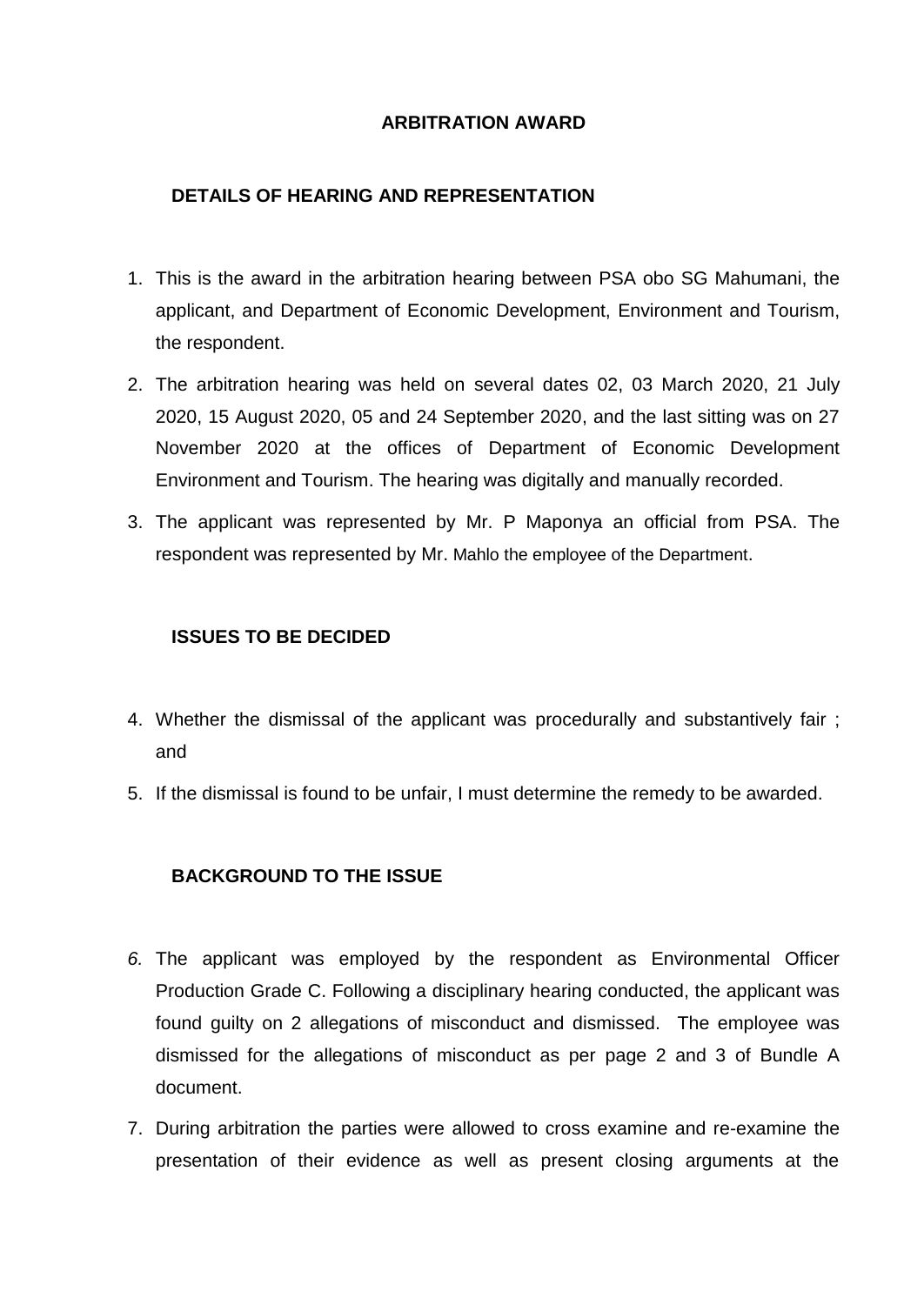conclusion of their case. Parties submitted the closing arguments as arranged. For the sake of brevity, the details of this will not be repeated in the award but it should not be construed that it was not considered.

8. The applicant alleges that the dismissal was procedurally and substantively unfair and is seeking retrospective reinstatement.

# **SURVEY OF EVIDENCE AND ARGUMENT**

9. I am required to issue an award with brief reasons. I do not wish to offer an exhaustive survey of all the evidence and argument presented at the arbitration hearing. I have had regard to everything presented to me, and what follows is a brief summary of the evidence relevant to my findings only. The parties submitted a bundle of documents and were marked Bundle A.

#### **The Respondent's case**

- 10.**Ms. Winniefred Ann Klaassen** the respondent 1st witness testified under oath that, she is the Assistant Director in HRP (Human Resource Planning). Her duties amongst others were to be responsible for HR plan, updating persal, equity plan and recruitment plan.
- 11.During the head count in 2013/2014 she visited the districts offices to verify the officials. The attendance registers were checked as part of the process. The applicant signed the attendance register. The post of the applicant was almost advertised as the Chief Director indicated that he did not know the applicant.
- 12.During cross examination she indicated that she did not know of the position of the applicant as at 2006 as she was not part of the Department. She indicated that she could not confirm if the applicant had absented himself from January 2012 up until 08 April 2014 as he signed the attendance register during the head count. She indicated that she was not able to confirm if the applicant was not given any work to do and also not provided with the supervisor.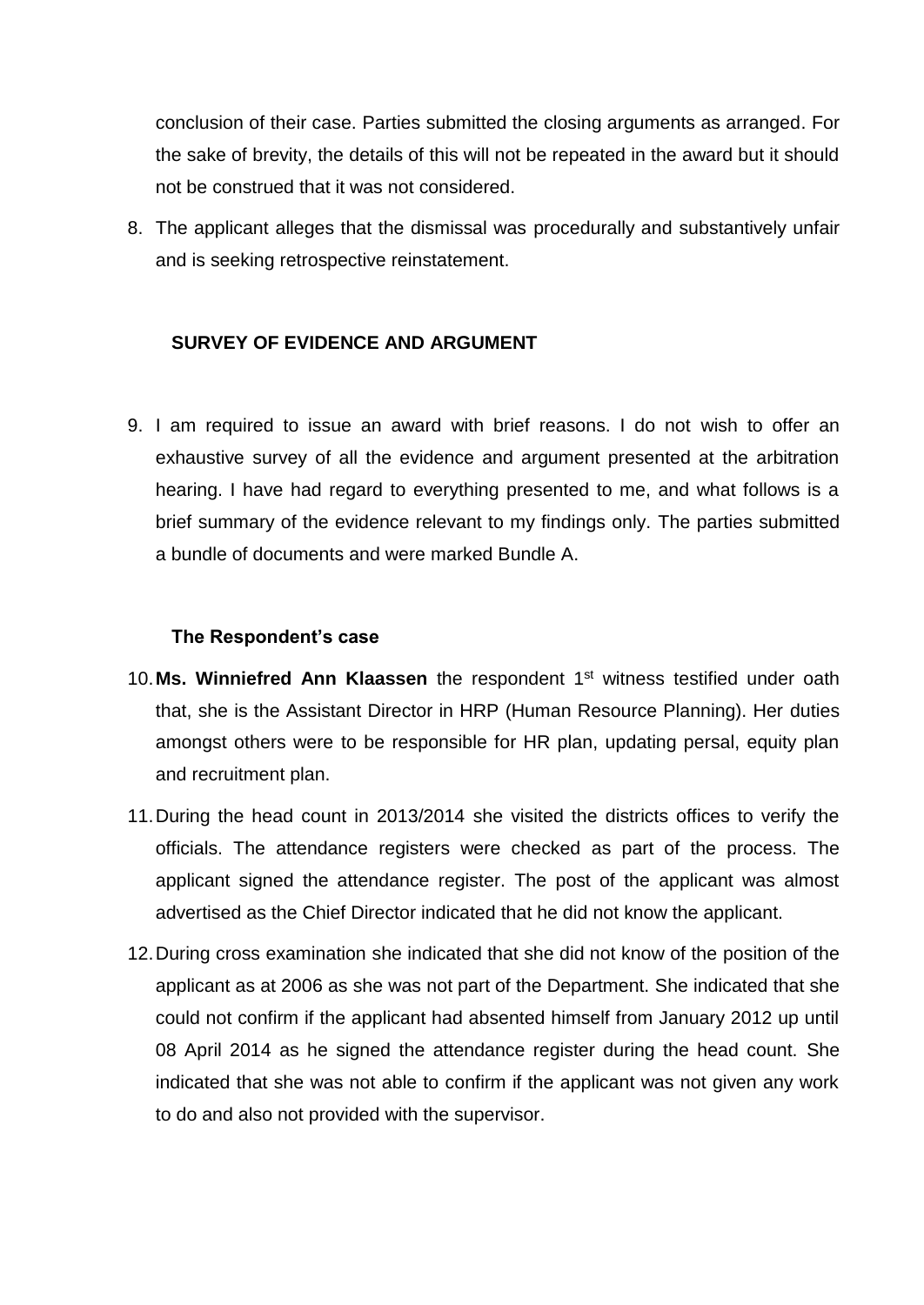- 13.In terms of the placement register it confirmed that the applicant was placed in the Environment Special Progrrame. She also confirmed that she did not know as to who was the supervisor to the applicant and as such was unable to indicate as to who was the applicant supposed to enter into the performance agreement with.
- 14.**Mr. Leshabane Patrick Serepe** testified under oath that he is appointed by the Respondent as the Assistant Director. In the year 2012 he was appointed as the Assistant Director: Environmental Special Projects in Mopani District. He did not know the applicant but only saw him in the disciplinary hearing. The applicant's name was not on the list of Annexure D document (Attendance register).
- 15.He also indicated that as per page 83 of Bundle A the applicant signed the attendance register of those who attended the head count of the Department on 27 September 2012.
- 16.During cross examination he stated that he started to work in Mopani district on 03 January 2012. Upon reporting for duty he was not told of any employee who was absent from work. He indicated that the procedure to follow for a person who is not reporting for duty, he would write to HRM to notify them of the employee. Each employee was to complete his or her name in the attendance register. He also indicated that he is not aware of the provision of deeming dismissal. The name of the applicant was not written as he was not at work. He was not informed of the absence of the applicant. As per page 34 of Bundle A the applicant's name appears as one of the employees which he testified that he was not aware of such a document. Accordingly he was supposed to enter into the performance agreement with the applicant.
- 17.**Mr. Matome Malebati** respondent 3rd witness testified under oath that he is the Deputy Director in HRD in the Department. He is responsible to manage the performance and also to develop systems in the Department. As per the Department set up the unit of PMDS is located in Polokwane. It is coordinated from the Head Office to Districts office. The employees in the Department are expected to sign the performance agreement which on quarterly basis there are reviews. The performance agreements are to be signed at the beginning of the year. He also testified that from the year 2012 the applicant did not submit his PMDS documents.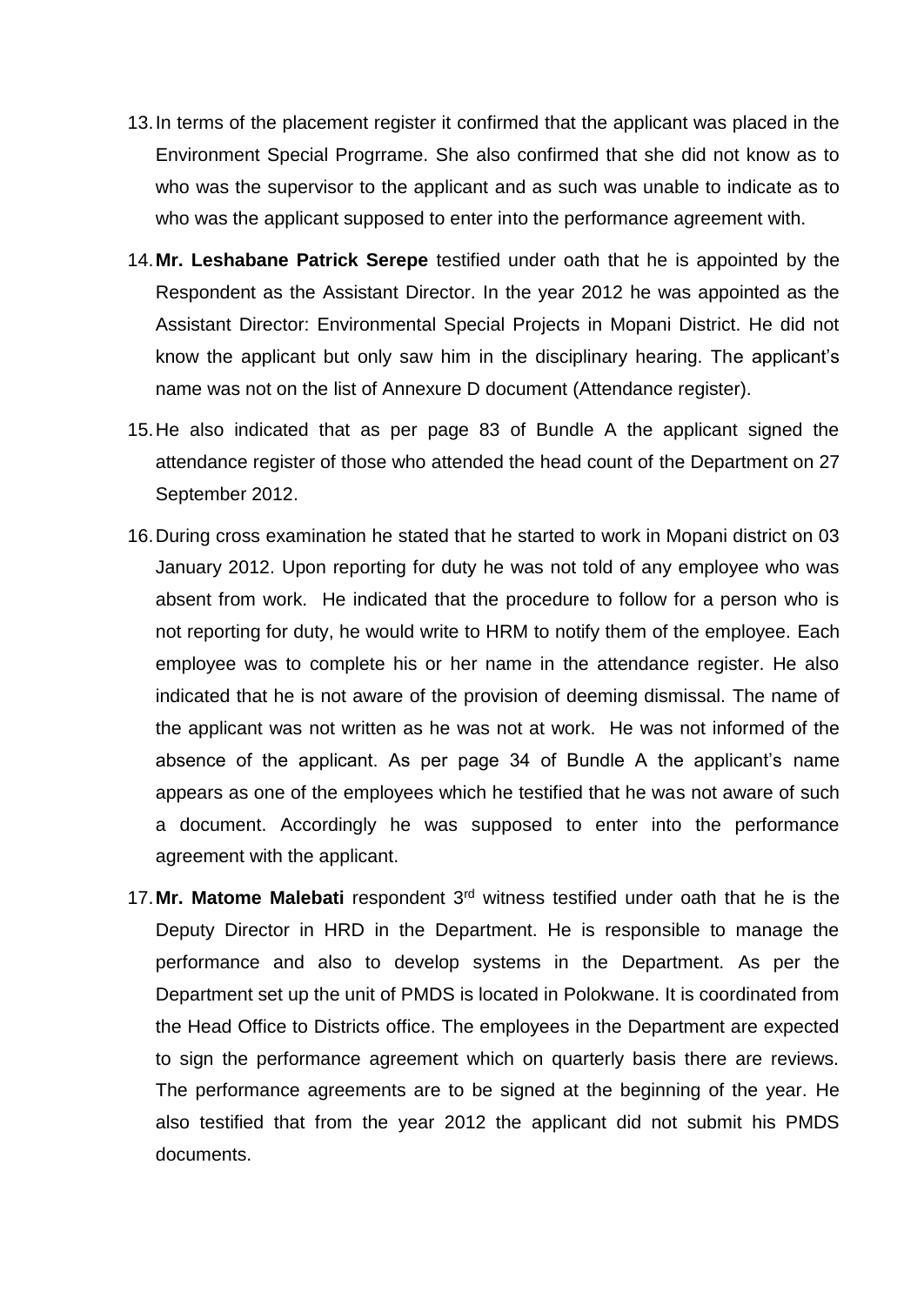18.During cross examination he indicated there were never PMDS documents submitted by the applicant. He also indicated that he was not in a position to deny if the applicant was directed to report to anywhere in the Department. He was also not sure is to who was the supervisor to the applicant.

#### **The Applicant's case**

- 19.**Mr. Mahumani, ("the applicant") 1 st witness** testified under oath that he was appointed in the Department on 03 April 1986. In 2006 he was stationed at Bohlabela District as a game reserve manager. He was suspended by the Department in year 2002 up until December 2005.
- 20.On 15 May 2006 he was transferred/seconded to Mopani District office as confirmed on page 21 of bundle A document. He reported to the office of the District Coordinator (Ms. Khuzwayo). Upon reporting for duty he was not placed anywhere. He was not allocated the office or given any job description. There was no supervisor that was introduced to him. He also did not sign any Memorandum of Understanding/performance agreement. As per page 57 of bundle A document the applicant also complained to the office of Public Service Commission about his situation.
- 21.He testified that he was never charged for failure to enter into performance agreement with the employer and he was only charged in 2014. On 27 September 2012 there was a head count where he completed the attendance register as supported by document marked Annexure A on page 83. He testified that for the period January 2012 until 27 September 2012 he was in the office. As he did not have any allocated office he used different places as his office i.e. passage , colleagues offices and also under the tree.
- 22.He was then suspended form work on 14 May 2014 and was only charged in September 2014 which is 4 months after he was suspended. His suspension was lifted in November 2015 after he challenged it in the arbitration process. He was only placed correctly in December 2015 and was then allocated the supervisor and was also allocated responsibilities.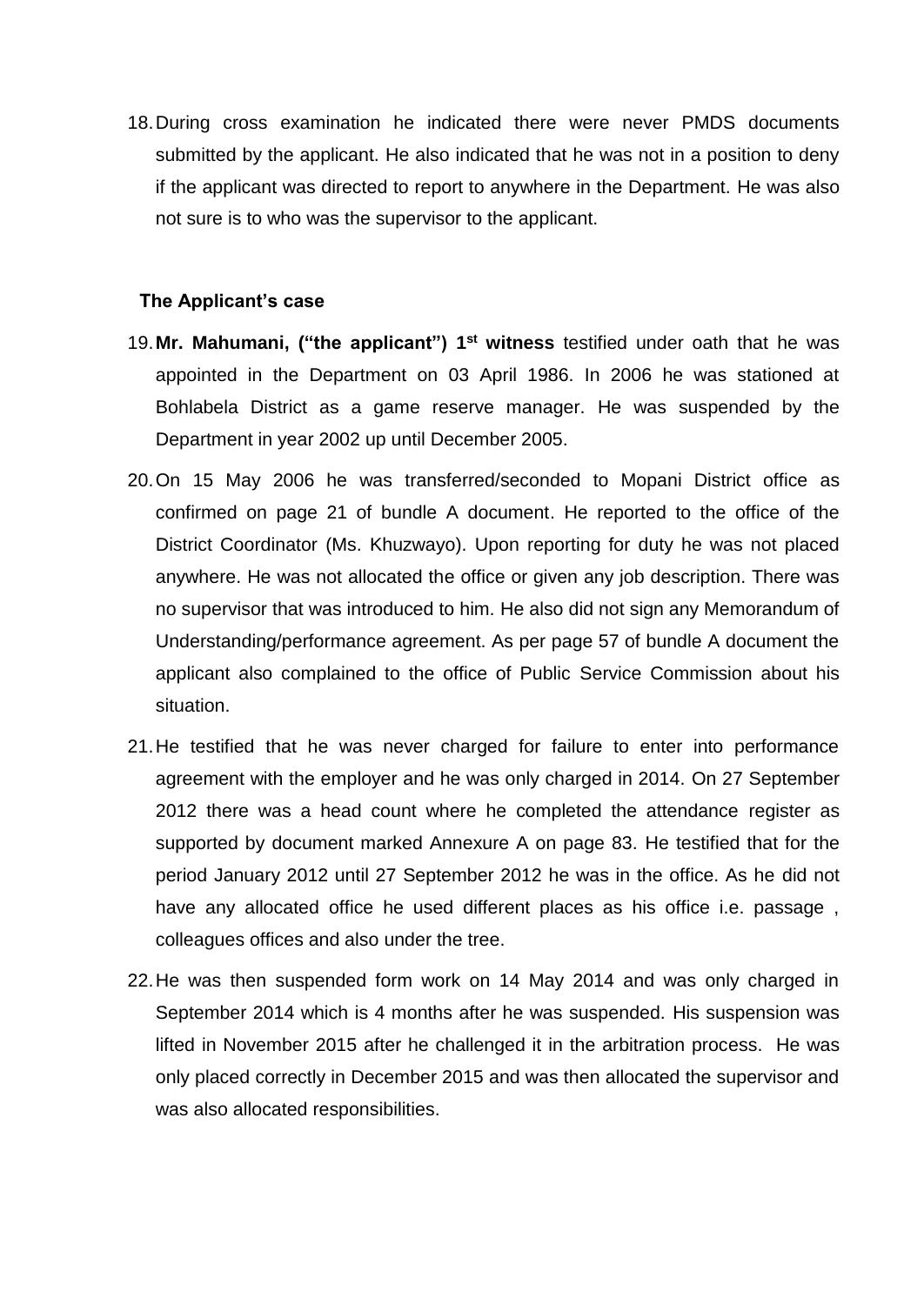- 23.As a result of the disciplinary hearing he attended, he was dismissed in November 2015. He received the dismissal letter on 03 October 2016 which he appealed on 10 October 2016.
- 24.He testified that as for the performance agreement that he did not sign, there was no supervisor that was allocated to him. As per page 5 of Annexure H he wrote a letter to the Department which the respondent respondent to it by 18 January 2012. There is also a letter on page 4 of Annexure H document to confirm that the applicant wrote a letter to the Department. As per the documents on page 7, 8 and 9 it confirms that the applicant communicated with the respondent. The applicant submitted the claims as reflected on page 7 to 9 of bundle H documents.
- 25.During cross examination he indicated that as per the document on page 21 of Annexure A he was given a secondment letter by the respondent. He indicated that as of the period between January 2012 and 08 April 2014 he was at Mopani District Office. He was not allocated an office and the supervisor. He did not even sign the performance agreement during the said period as he did not have the supervisor. As per page 2 of the bundle H documents it confirms the communication between the respondent and him. He also indicated that during the period of the head count he attended the session as it was placed in the notice board of the respondent.

#### **ANALYSIS OF EVIDENCE AND ARGUMENT**

- 26. Section 185 of the Labour Relations Act (LRA) 66 of 1995 as amended, stipulates that every employee has the right not to be unfairly dismissed or to be subjected to an unfair labour practice.
- 27.Section 188 of the LRA stipulates that a dismissal that is not automatically unfair, is unfair if the employer fails to prove that the reason for dismissal is a fair reason related to the employee's conduct and that the dismissal was effected in accordance with a fair procedure.
- 28.Whenever considering whether or not a reason for dismissal is a fair reason or whether or not the dismissal was effected in accordance with a fair procedure, I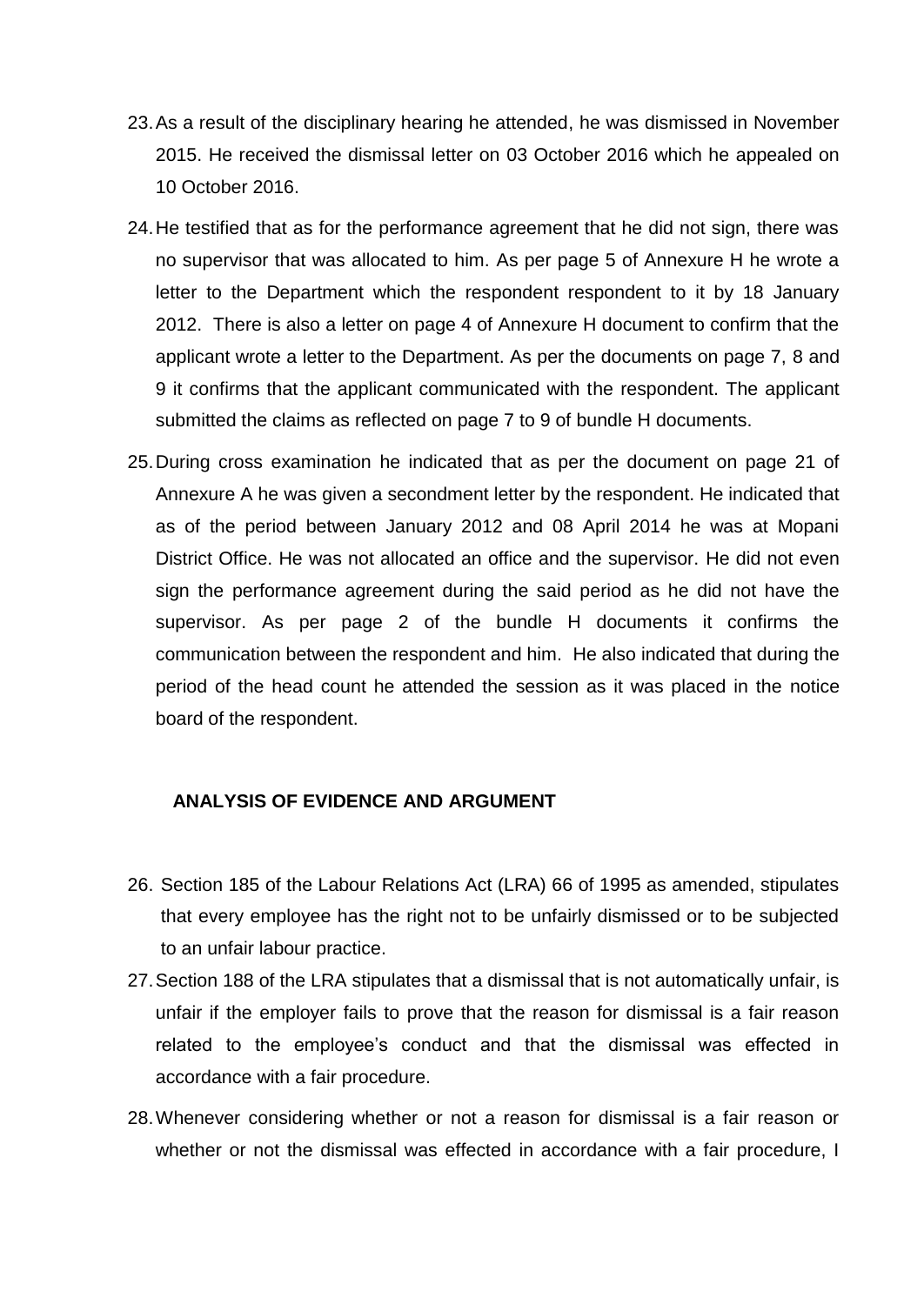must take into account any relevant code of good practice issued in terms of the Labour Relations Act, 1995 ("the LRA").

- 29.Section 138 (6) of the LRA further provides that a Commissioner conducting an arbitration must take into account any code of good practice issued by NEDLAC and any guidelines published by the CCMA that are relevant to the matter being considered in the arbitration proceedings.
- 30.The applicant submitted as part of his opening that he challenges the procedure followed by the Department in disciplining him as the respondent dismissed him without considering that he appealed the decision. The applicant was dismissed on 15 November 2016. The respondent later considered his appeal and the outcome was then issued on 21 December 2016. The respondent upon dismissing the applicant failed to consider that the applicant appealed the decision to dismiss him. The provision violated by the respondent is in line with the disciplinary code and procedure. The appeal was then considered late after he was dismissed. In terms of clause 8.1 of the disciplinary code and procedures it indicates that "*The employee must within five working days of the receiving notice of the final outcome of a hearing or other disciplinary procedure, submit the appeal form to he or his executing authority, or to her or his manager, who still then forward it to the appeal authority".*
- 31.It was also submitted that, the respondent delayed in charging him as he was charged for issues that happened in 2012 but was only charged in 2014.
- 32.The applicant did not indicate as to how he was prejudiced by failure to charge him on time. I concluded that the disciplinary proceeding conducted by the respondent was not conducted in accordance with the provision of the disciplinary code and procedures.
- 33.In the present case it is common cause that the applicant was dismissed by the respondent. The onus is on the respondent to prove that the dismissal was substantively fair.
- 34. Schedule 8 Code of Good Practice: Dismissal ("the Code") gives guidance to an arbitrator evaluating the fairness of a dismissal for misconduct. It provides that any person who is determining whether a dismissal for misconduct is unfair should consider whether or not the employee contravened a rule or standard regulating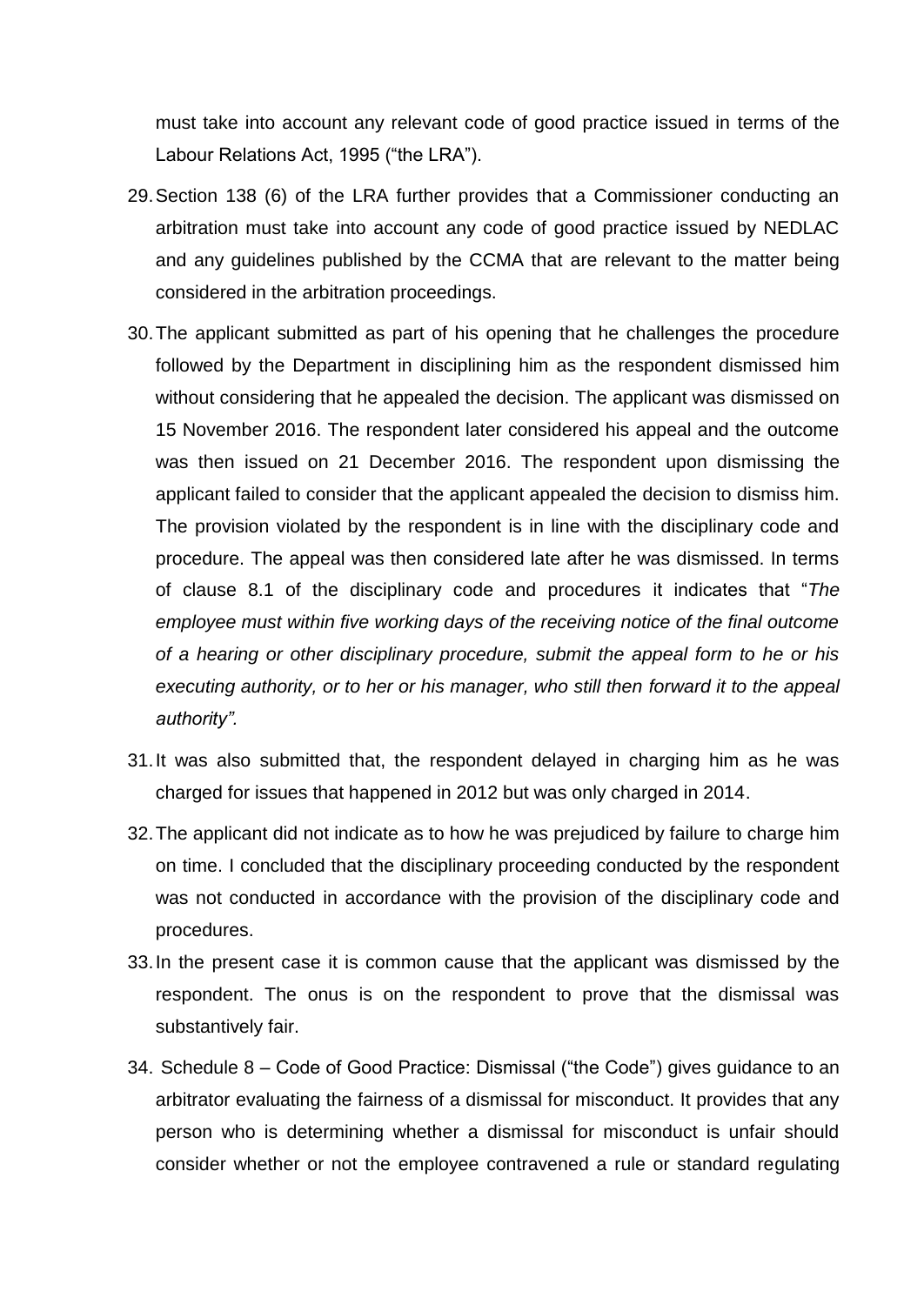conduct in the workplace, and if such rule or standard was contravened, whether the rule was valid or reasonable, the employee was aware of the rule, the rule was consistently applied by the employer and dismissal was an appropriate sanction for the contravention.

- 35.It is acknowledged that given the nature of the Respondent's business and the risks involved, it is crucial that it should have rules, policies, codes and procedures in place. A breach of such rules and policies should obviously not be treated lightly as the consequences could be dire not only for the Respondent but also for its clients. However, in considering the appropriate sanction for any breach, the employer is required to do so dispassionately and fairly. Where the employer has consistently ensured that the rules and policies are adhered to at all times and has consistently dealt with any breaches, any disciplinary action it takes pertaining to similar breaches would obviously pass the test of fairness.
- 36.Nevertheless the substantive fairness of a dismissal for misconduct is assessed according to a number of criteria. These are set out in item 7 of the Code of Good Conduct: Dismissal. This reads:

"*Any person who is determining whether a dismissal for misconduct is unfair should consider -*

- *(a) whether or not the employee contravened a rule or standard regulating conduct in, or of relevance to, the workplace; and*
- *(b) if a rule or standard was contravened, whether or not-*
	- *(i) the rule was a valid or reasonable rule or standard;*
	- *(ii) the employee was aware, or could reasonably be expected to have been aware, of the rule or standard;*
		- *(iii) the rule or standard has been consistently applied by the employer; and*
	- *(iv) dismissal was an appropriate sanction for the contravention of the rule or standard.*
- *(c) proof of the offence."*
- 37.The employer is required to prove, on a balance of probabilities, that the employee was actually guilty of misconduct. This involves proving that a rule existed, and that the employee actually broke that rule. The existence of a rule may be proved by reference to the employee's contract, or to an applicable collective agreement or disciplinary code. However, the rule need not exist in written form; it is generally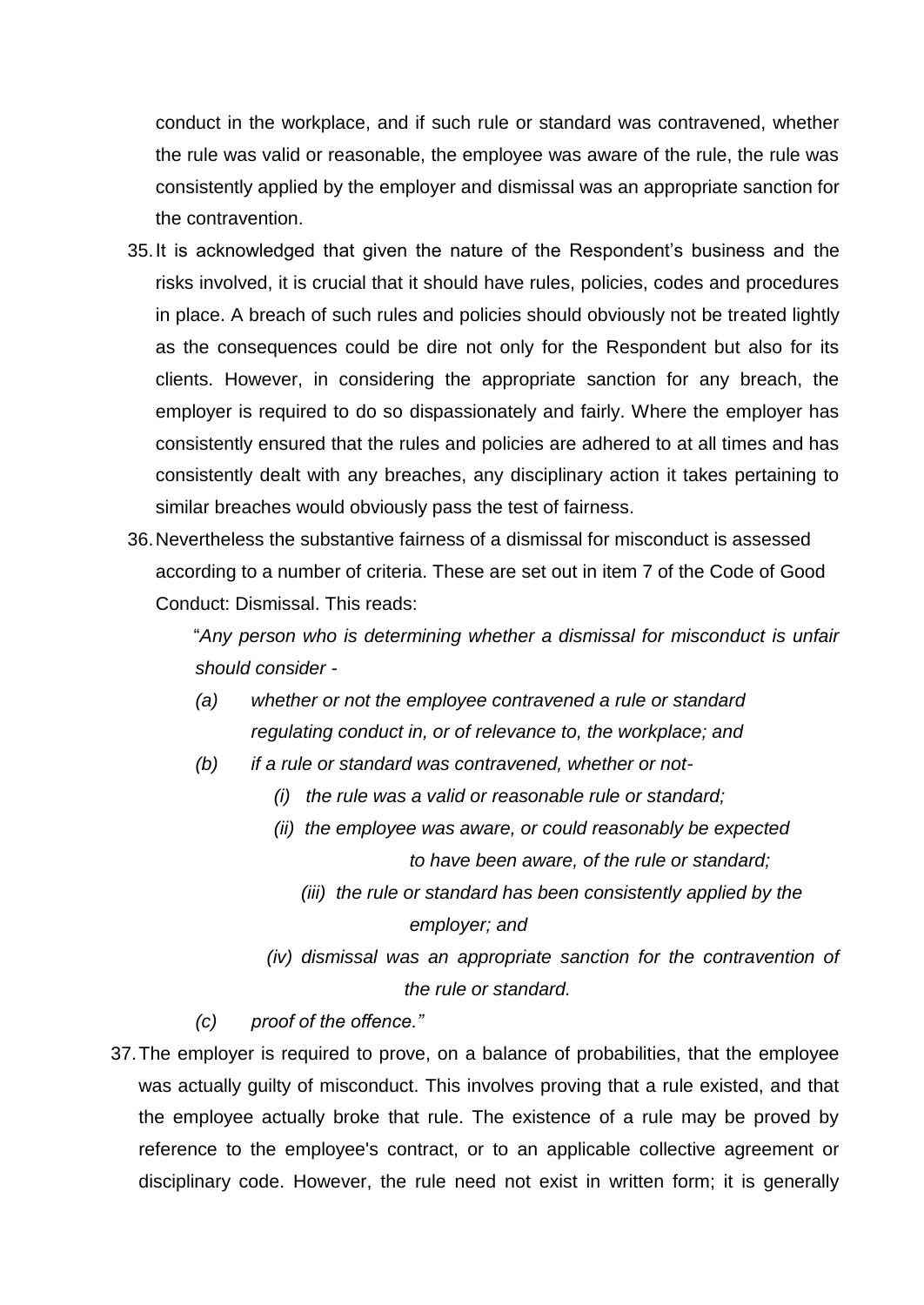assumed that certain conduct is calculated to destroy the employment relationship, whether or not it is expressly prohibited in a contract or disciplinary code, and that the employee knew or should have known that this conduct could lead to dismissal.

- 38. In determining the issue whether the applicant had contravened the rule charged with, it is clear that I have to deal with two contending versions.
- 39. The applicant was charged with 3 allegations of misconduct and was found guilty on 2 of them. Following the disciplinary hearing he was dismissed. The applicant was alleged to have contravened paragraph 28.1 of the determination on leave of absence in the Public Service and continuous absenteeism as he was alleged to have been absent from January 2012 until the 08 April 2014. He was also charged with an act of contravening of paragraph 6.1 of the Departmental Performance Management Development System Policy.
- 40. The applicant's version as per charge 1 and its alternative was that he was never absent without leave and that he did not absent himself from January 2012 until 08 April 2014.
- 41. The respondent had a duty to try and locate the applicant as he was alleged to have been absent for a long time. The respondent did not submit anything to prove that they tried to locate the applicant. The period that the applicant is alleged to have been absent was long period that the respondent was supposed to have provided something to prove that they tried to locate him.
- 42. The applicant alleged to have reported to the office of the District Coordinator (Ms Khuzwayo) upon reporting for duty and was never introduced to the supervisor or explained as to what he was to do. The District Coordinator was not even called by the respondent in order to confirm or deny that allegation by the applicant and no reason was provided for failure to call her.
- 43. As per page 83 on Annexure A documents, the applicant submitted attendance register to prove that he attended the head count session of the respondent on 27 September 2012. The respondent did not dispute that the applicant attended the said session. The witness of the respondent (Ms. W Ann Klaassen) confirmed that the applicant signed the attendance register on the said day. It is therefore that if indeed the applicant attended the said session he could not have been absent as charged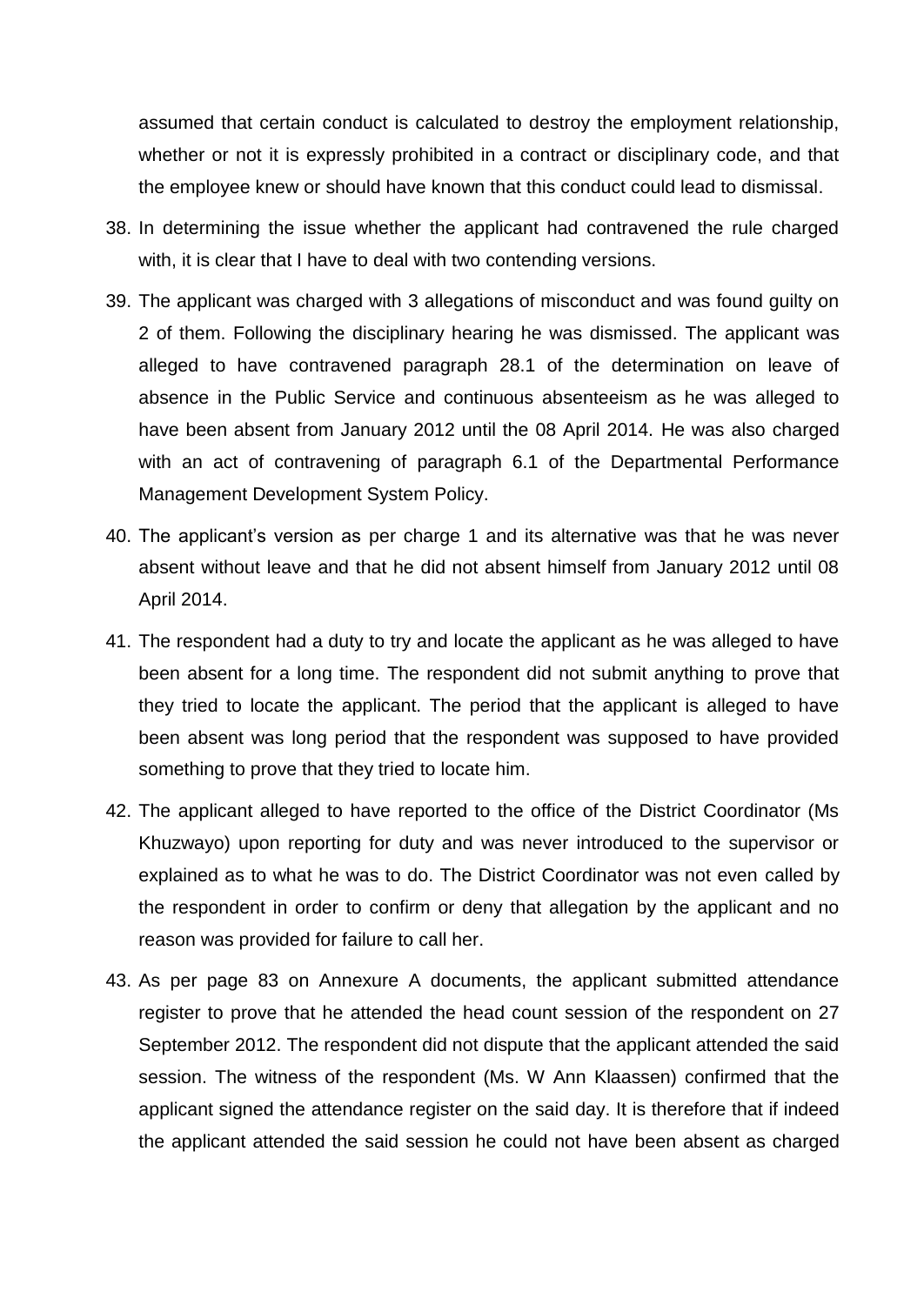by the respondent. The charge leveled against the applicant was for the period January 2012 and 08 April 2014.

- 44. The respondent as per the charge was not specific as to from what date the applicant was absent from work. The charge indicates the period as from January 2012 up to 08 April 2014. On 03 January 2012 the applicant wrote a letter to the Acting Senior Manager: HRM which was attached as per page 5 of bundle H document. The document as attached on page 5 of bundle H confirms that there was a communication between the respondent and the applicant. The respondent did not dispute the existence of the letter.
- 45. The respondent paid the applicant for the period alleged that he was absent from work. The respondent had an option to terminate the service of the applicant by applying the deeming dismissal provision as per Public Service Act in terms of section 17 (3)(a)(i). In terms of the above section it provides that "*An employee, other than a member of the services or an educator or a member of the Intelligence Services, who absents himself or herself from his or her head of department, office or institution for a period exceeding one calendar month, shall be deemed to have been dismissed from the public service on account of misconduct with effect from the date immediately succeeding his or her place of duty*". The applicant in terms of the allegations was alleged to have been absent for more than one calendar month. The respondent did not even submit as to why the provision of deeming dismissal was not applied. I find the applicant not guilty on the charge.
- 46. As per the charge 2 on which the applicant was charged with contravention of paragraph 6.1 of the Departmental Performance Management System Policy, it required the respondent to prove that the applicant failed to enter into the performance agreement when he was expected to do so. The applicant submitted in his evidence that he did not have the supervisor or anyone to enter into the performance agreement with. The applicant also submitted that upon being transferred to the District office (Mopani) he visited the office of the District Coordinator (Ms. Khuzwayo) but he was never introduced to the supervisor. The respondent did not challenge that evidence. The question to ask is who the applicant was supposed to enter into the performance agreement with.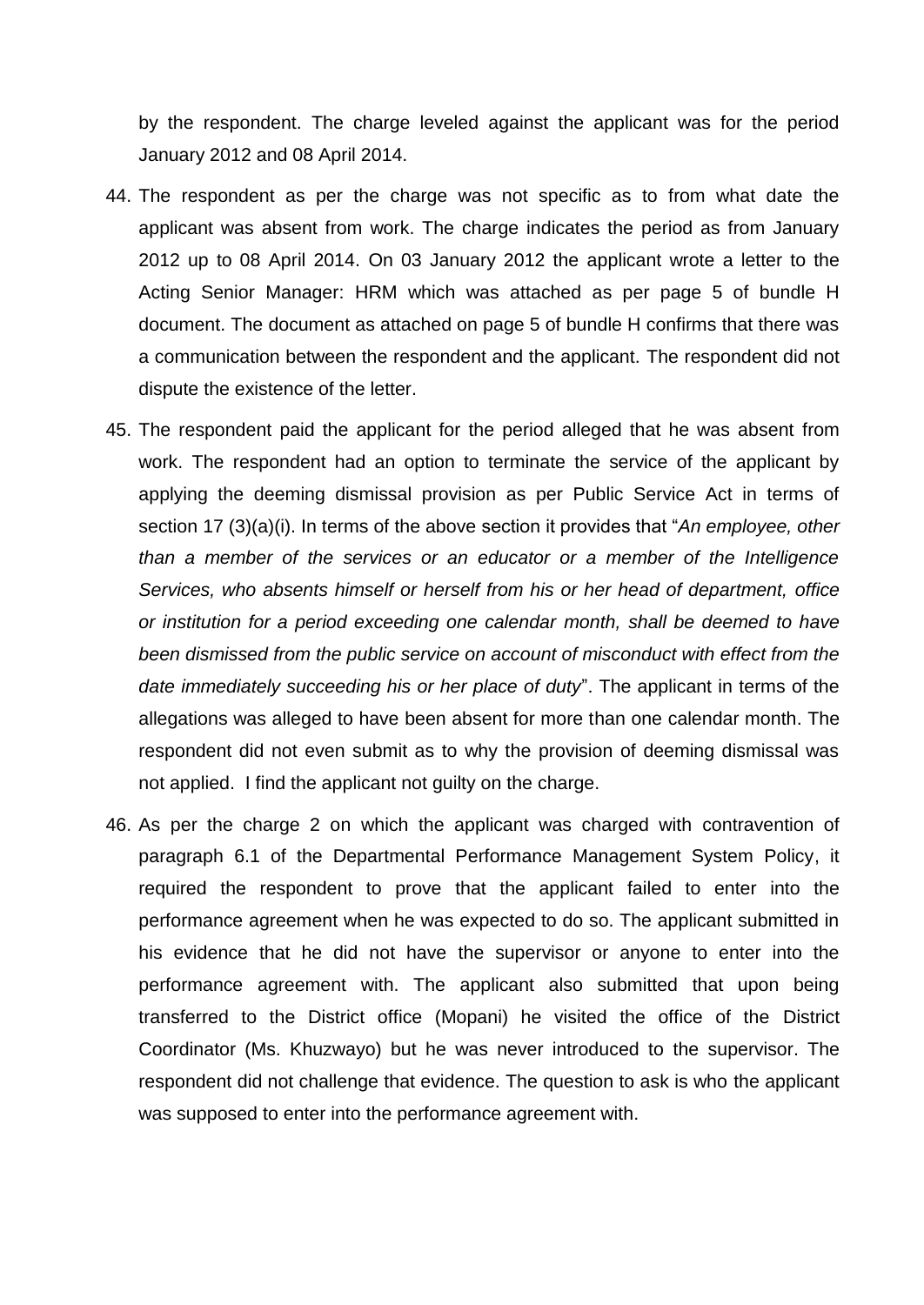- 47. The respondent witness (Ms. W Ann Klassen) also indicated during cross examination that she was unaware as to who the supervisor was or where the applicant was placed. She also indicated that she was not sure as to who was to enter into the performance agreement with the applicant.
- 48. The respondent second witness (Mr. L. P Serepe) who was alleged to be the supervisor indicated that the applicant was not in his unit and that he did not appear in the register of the unit. He also indicated that there was no performance agreement that was entered into. The witness was unable to indicate as to the efforts he did in order to enter into the performance agreement with the applicant. There was also no indication as to the disciplinary steps taken for failure by the applicant to enter into performance agreement. It is expected of the supervisor to take steps for failure by the subordinate to enter into the performance agreement.
- 49. Considering the evidence in totality, it is my view that the respondent had, on a balance of probabilities, failed to advance a compelling case justifying the dismissal of the applicant.
- 50. I, therefore, find that the dismissal of the applicant is procedurally and substantively unfair.
- 51. On the issue of the procedure, the respondent in dismissing the applicant failed to take into consideration that the applicant had appealed the decision to dismiss him. The appeal was considered later and the applicant then immediately declared the dispute with the council. The applicant after receiving the dismissal letter declared the dispute with the council and as such I did not find it as to how he was prejudiced by the conduct of the respondent and as such it is just and equitable not to compensate the applicant.
- 52. The applicant sought reinstatement in the event that I find dismissal to be unfair. The primary statutory remedy for a substantively unfair dismissal is reinstatement of the dismissed employee, that is, it is aimed at placing an employee in the position he would have been but for the unfair dismissal.
- 53. I consider reinstatement to be just and equitable in the circumstances.
- 54. In the light of the above, I find that the application of the applicant for reinstatement must succeed. The applicant is therefore reinstated retrospectively with terms and conditions as if he was never dismissed prior to 15 November 2016.